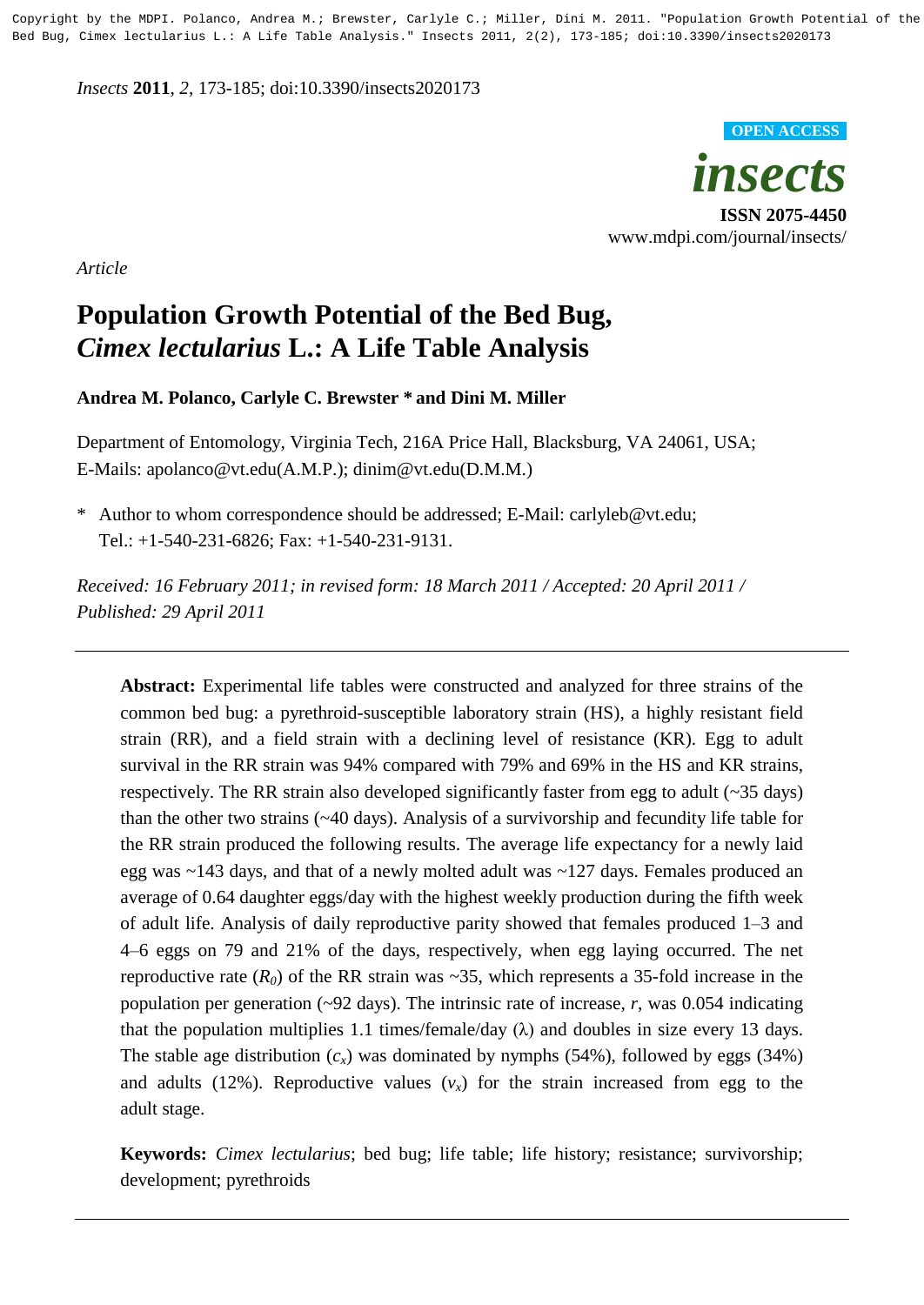# **1. Introduction** 34

During the 1940s, a new synthetic organochloride insecticide, dichlorodiphenyl trichloroethane (DDT), was developed primarily to control insect vectors of diseases such as malaria and typhus in military and civilian populations [1]. Because of its long residual activity and low cost, DDT was also used to control 37 infestations of other insect pests of humans, including the bed bug, *Cimex lectularius* [2]. The widespread use of DDT in the 20th century essentially eradicated bed bug populations from the U.S. [1,3–5]. However, at the start of the 1990s, there were growing concerns about bed bugs in the United States with pest management companies experiencing an exponential increase in complaints of infestations [1].

The majority of insecticides available for bed bug control in the 1950s and 1960s, including DDT, are no longer in use today. Recent cancellation by the Environmental Protection Agency (EPA) of many organophosphate and carbamate insecticides labeled for indoor use has also narrowed the list of 44 insecticidal products for the bed bug [6]. Currently, the primary insecticides for bed bug control belong 45 to the pyrethroid class, but repeated applications of these chemicals over time have led to the development of resistance in the insect [6–9]. Moore and Miller [7], for example, studied a field strain of bed bugs resistant to pyrethroids and found that individuals could survive long periods of exposure 48  $($ >343 h) to dried residues on treated panels.

Because the use of chemicals is the primary strategy for managing modern bed bug infestations, it is important to understand the mechanisms of resistance in the insect [9]. As equally important for management is an understanding of the biology and ecology of the bed bug [10] and specifically, differences between pyrethroid-susceptible and resistant strains. Indeed, some of the biological characteristics of *C. lectularius* were described previously [2,11], as were aspects of the ecology of the insect [12,13]. However, while the biological and ecological information provided by previous studies is still valuable, it may be unwise to assume, from a management perspective, that the bed bug populations 56 currently infesting the United States are exactly the same as those that existed  $>70$  years ago.

One of the tools available to entomologists for gathering basic information on the biology, ecology, and population dynamics of an insect is the life table [14]. Both experimental (for studying populations reared under controlled laboratory conditions) and ecological (for populations in their natural environment) life tables measure biological attributes, such as survivorship (or mortality) and fecundity within a population [15,16]. Life tables are also used to determine the age structure of the population, reproductive contribution of the different life stages to future population size, and the maximal rate of increase at any particular combination of environmental factors  $[15,16]$ . It is not surprising, then, that in the entomological literature, one can find studies of the development and application of life tables for species in many orders including Lepidoptera  $[17,18]$ , Diptera  $[19,20]$ , and Hymenoptera  $[21]$ . Life tables have also been used to study the life history of mite species [22]. To our knowledge, no life tables have been developed for the common bed bug, and there is only one study [23] in which a life table was developed for a parasitic insect of humans.

The purpose of this study was to construct experimental life tables to document and quantify the life history characteristics of three bed bug strains representing different levels of resistance to pyrethroid insecticides. One bed bug strain was highly susceptible to pyrethroid insecticides, the second was a highly resistant strain, and the third showed a declining level of resistance to pyrethroids. Cohort life tables were developed to study the survivorship and development of the immature stages of all three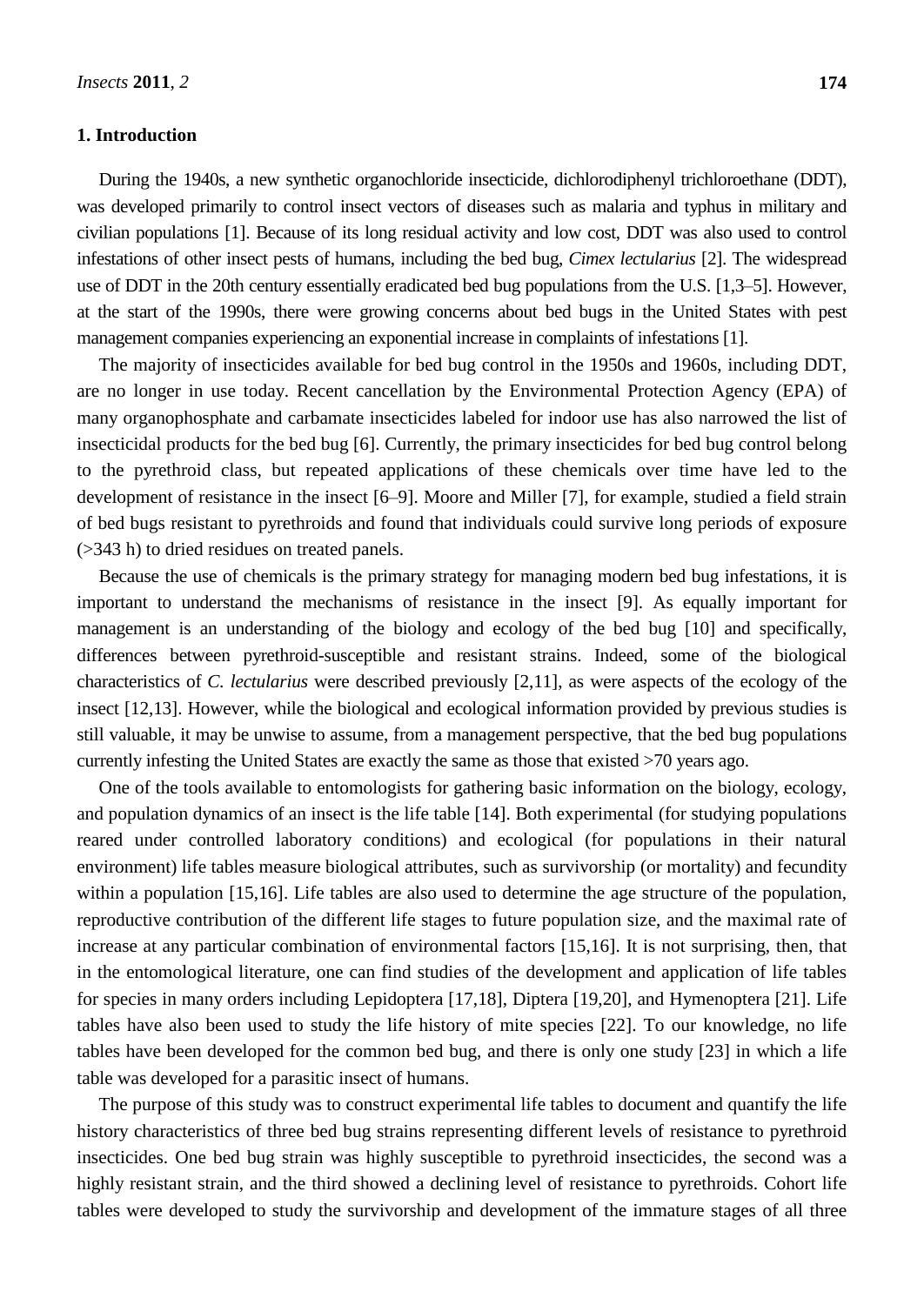bed bug strains. In addition, a complete survivorship and fecundity life table was developed for the pyrethroid-resistant strain. The strain of the strain strain.

#### **2. Experimental Section**

#### *a.1. Bed Bug Strains and Rearing 788 Algebra 7888 <i>Algebra 7888 <i>Algebra* 7888 *Algebra* 7888 *Algebra* 7888 *Algebra* 7888 *Algebra* 7888 *Algebra* 7888 *Algebra* 7888 *Algebra* 7888 *Algebra* 7888 *Algebra* 788

This study examined the life history characteristics of three bed bug strains. The first strain, Harlan, was a laboratory strain acquired from Dr. Harold Harlan (National Pest Management Association, Fairfax, VA) in February 2005. Dr. Harlan maintained this population of bed bugs for  $>37$  years. Harlan (HS) represented our pyrethroid-susceptible strain (Table 1). The second bed bug strain was the field strain, Kramer, which was collected in 2006 from a multiple-unit apartment building in Arlington, VA. The third strain, Richmond, was also a field strain collected in September 2008 from a group home for adult residents in Richmond, VA. Both the Kramer (KR) and Richmond (RR) strains initially demonstrated high levels of resistance to pyrethroids compared with HS (Table 1). However, the KR strain appears to be losing resistance (Table 1), and as such, represents a strain with a declining level of resistance to pyrethroid insecticides.

Colonies of the three bed bug strains were maintained in the Dodson Urban Pest Management Laboratory at Virginia Tech, Blacksburg, VA. Individuals were reared in plastic jars covered at one end with a cloth mesh. Two pieces of cardboard were placed inside the jars to allow bed bugs to crawl onto and feed through the mesh. Feeding was carried out once a week using an artificial feeder containing chicken blood formulated with sodium citrate as an anti-coagulant and maintained at 35.5  $\degree$ C by circulating hot water. Between feedings, the jars with bed bugs were stored in an environmental chamber at 26.1–26.5 °C, 68.9% RH, and photoperiod of 12:12 h, L:D. These conditions were within the range at which Johnson [13] evaluated *C. lectularius* populations for maximum fecundity and longevity. None of the colonies were exposed to insecticides while in the laboratory.

# **2.2. Bed Bug Survivorship and Development**

Fifth instar (N5) males and females were selected from each of the three bed bug strains (HS, KR, and RR), and were fed and allowed to molt to the adult stage. Feeding was carried out by inverting the N5 nymphs in their respective jars and placing the mesh top against the arm of a human volunteer. This feeding protocol was approved by the Virginia Tech Institutional Review Board (IRB 06–165). Once N5 nymphs molted to adults, they were sorted into couples (male and female) and allowed to feed on human blood. Once fully engorged, the couples were placed in Petri dishes (Fisher brand  $60 \times 15 \text{ mm}$ ) containing a single filter paper (Whatman 42.5 mm) and left to produce eggs. Eggs produced on the same day by couples of each bed bug strain represented a cohort. Survival and development of eggs in each cohort were then observed and recorded daily through adulthood, with individuals fed on human blood approximately every 7 days as described above. A total of 175, 198, and 192 eggs were followed in constructing the survivorship (egg to adult) life tables for the HS, KR, and RR bed bug strains, respectively. All studies of the life history of the KR strain were conducted in 2009, three years after the strain was initially tested for pyrethroid-resistance; the RR strain was studied about one month after being tested for resistance in February 2009 (Table 1).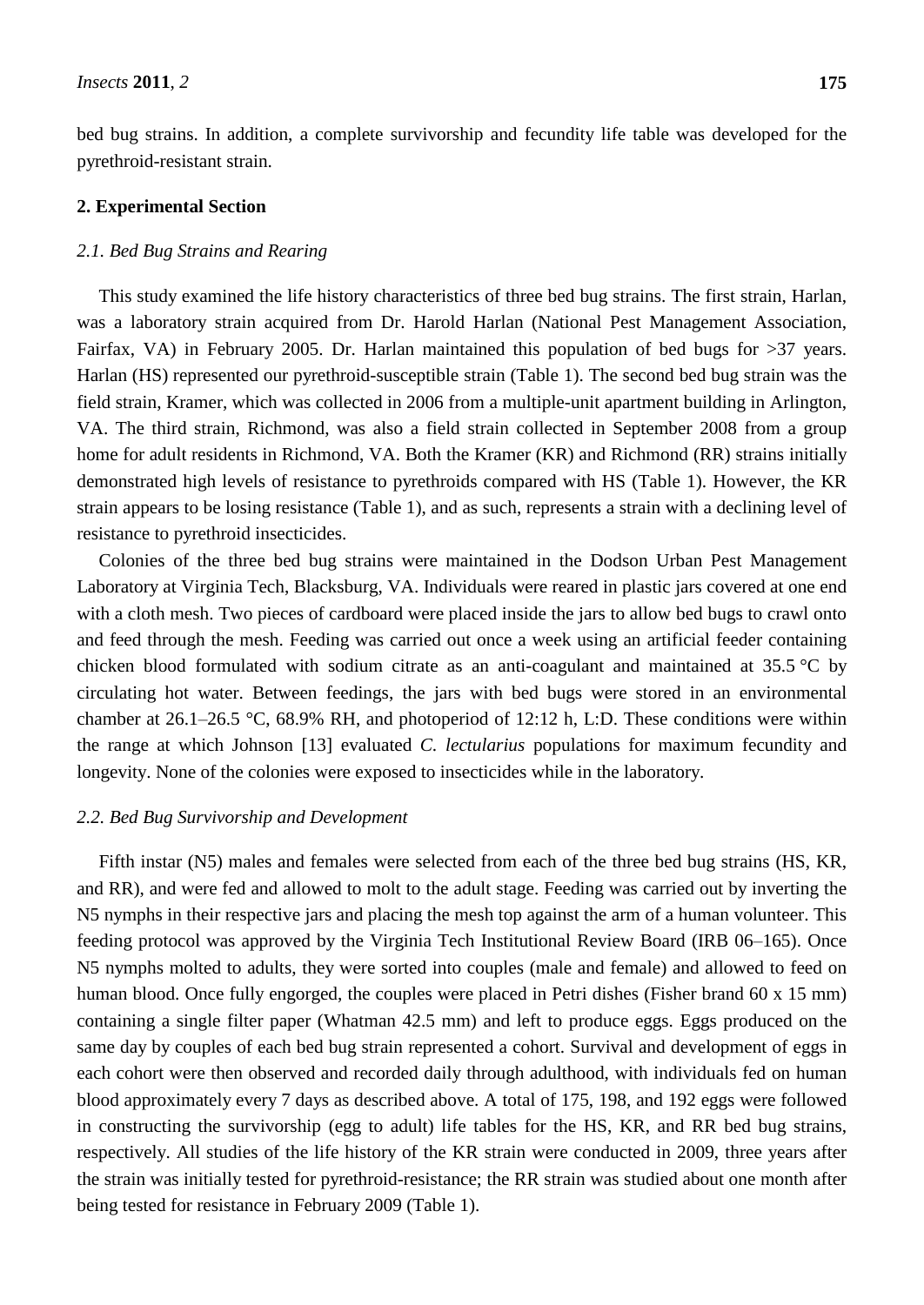| <b>Bed Bug Strain</b><br>[Date Collected] | <b>Date</b><br><b>Tested</b> | <b>Treatment</b> | $LT_{50}$ (95% CL)<br>(Hours) | <b>Resistanc</b><br>e Ratios | <b>Reference</b> |  |
|-------------------------------------------|------------------------------|------------------|-------------------------------|------------------------------|------------------|--|
|                                           | June                         | Suspend SC       | $1.01(1.00-1.15)$             | ---                          |                  |  |
|                                           | 2006                         | Dragnet          | $1.46(1.37-1.56)$             |                              | $[7]$            |  |
| Harlan (HS)                               | February                     | Suspend SC       | $0.82(0.72 - 0.94)$           | ---                          |                  |  |
| [February 2005]                           | 2009                         | Dragnet          | $1.48(1.23 - 1.78)$           | ---                          | $[24]$           |  |
|                                           | February<br>2011             | Suspend SC       | $3.00(0.90 - 7.10)$           | ---                          | [25]             |  |
|                                           | June                         | Suspend SC       | 343.48 (328.28–358.81)        | 339.6                        |                  |  |
| Kramer (KR)                               | 2006                         | Dragnet          | >115.1<br>>168.00             |                              | $[7]$            |  |
| [January 2006]                            | February<br>2011             | Suspend SC       | $11.48(7.53 - 18.25)$         | 3.83                         | [25]             |  |
| Richmond (RR)                             | February                     | Suspend SC       | 320.24 (304.40–338.18)        | 390.5                        |                  |  |
| [September 2008]                          | 2009                         | Dragnet          | >432.00                       | >291.7                       | $[24]$           |  |

**Table 1.** Time to mortality of adults from three strains of the bed bug, *Cimex lectularius*, bioassayed for resistance to pyrethroid insecticides  $*$ .

\* Notes: Harlan was collected from a population in the laboratory since 1973; Kramer and 115 Richmond are field collected strains. Tests on both field strains (Kramer and Richmond) and the laboratory strain (Harlan) were run on the same day for comparison using a  $1:1$  male to female ratio. Active ingredient in Suspend SC is deltamethrin (0.06%); active ingredient in Dragnet is permethrin  $(0.05\%)$ .

### *2.3. Survivorship and Fecundity in the Bed Bug Field Strain* 120

Because of the logistical challenges of feeding and observing a large number of individuals from egg to the end of the adult stage, we elected to follow a smaller cohort of 49 eggs of the RR strain to study the survivorship and fecundity characteristics of a field strain. Observations of survival and development were made for each egg into adulthood using the rearing and feeding protocols described above. Once individuals entered the adult stage, males and females were placed in individual pairs in Petri dishes (Fisher brand  $60 \times 15$  mm) containing filter paper (Whatman 42.5 mm). The couples were fed on human blood and left to produce eggs. The number of eggs produced was recorded daily until egg laying ceased, after which adults were given another blood meal. In general, adults were fed approximately every 10 days, and egg laying was quantified until all adult female bed bugs died.

# 2.4. *Life* Tables and Data Analysis 130 and 230 and 230 and 230 and 230 and 230 and 230 and 230 and 230 and 230 and 230 and 230 and 230 and 230 and 230 and 230 and 230 and 230 and 230 and 230 and 230 and 230 and 230 and 2

Data on survival and development for the immature stages (egg to adult) of the three bed bug strains (HS, KR, and RR) were used to construct survivorship life tables, while data from the evaluation of the smaller cohort of the RR strain were used to develop a complete (survivorship and fecundity) life table. All of the parameters and formulae for constructing and analyzing the life tables can be found in Carey [26], Leslie and Park [27], and Birch [28]. The mean  $(\pm 95\%$  CI) duration of development for each of the five immature stages was calculated using the methods described in Carey [26] and Pontius *et al.* [29]. Significant differences in the development duration for each life stage among the three bed bug strains were determined by the non-overlapping confidence intervals.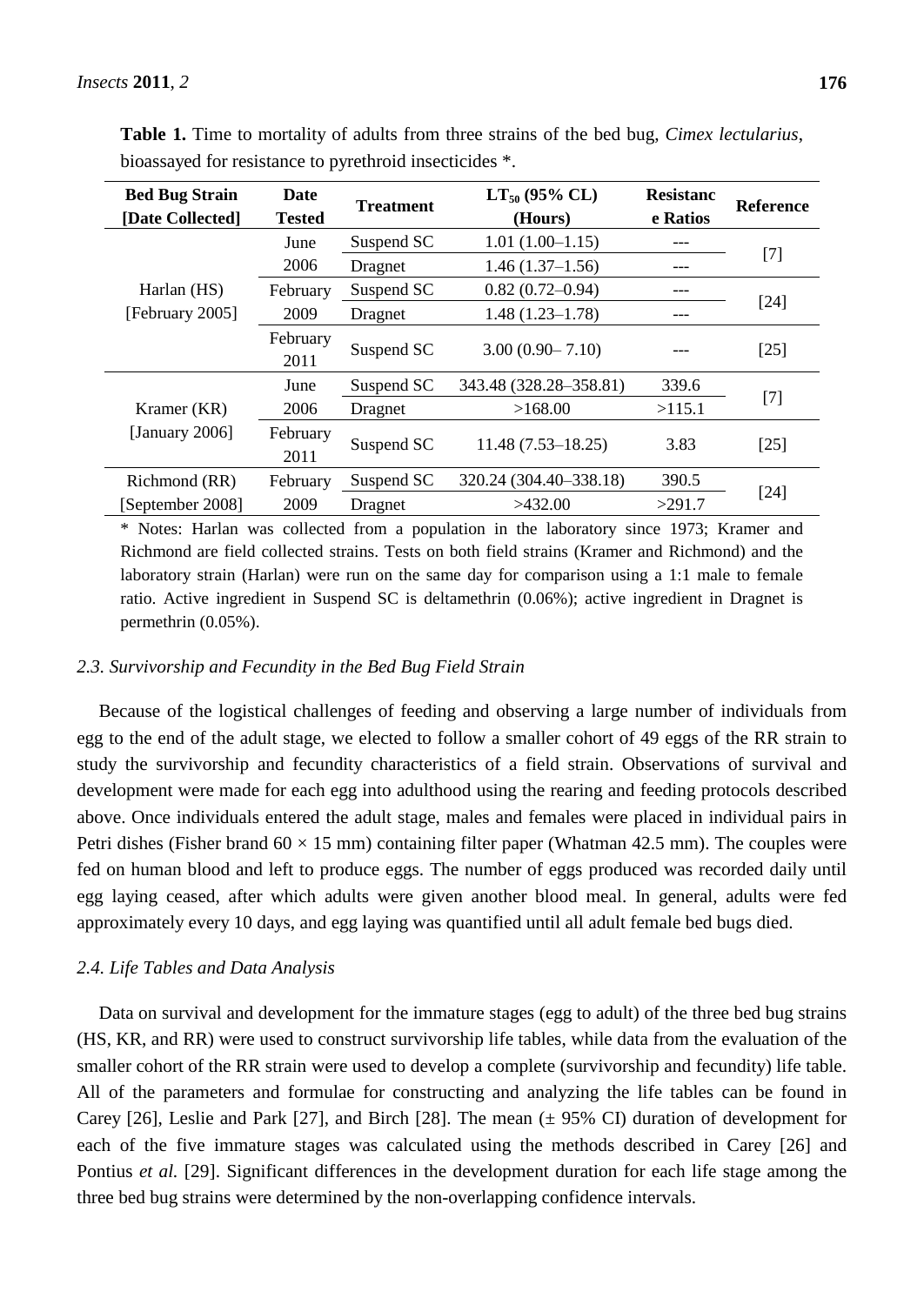The data in the complete life table for the smaller cohort of the RR strain were used to estimate the intrinsic rate of increase of the population,  $r$ , using both the approximate and more precise iterative methods [28]. Also derived were the population stable stage distribution  $(c<sub>x</sub>)$ , stage-specific reproductive value  $(v<sub>x</sub>)$ , gross reproductive rate (*GRR*), net reproductive rate ( $R<sub>0</sub>$ ), mean generation time  $(T)$ , and population doubling time  $(DT)$ . In addition, we examined the daily reproductive parity for the strain to measure of the consistency (or heterogeneity) in egg-laying among females [26].

Several assumptions were made in developing the life tables. We assumed that all of the eggs laid were fertile and that failure to hatch was due to natural mortality and not accidental damage during 146 handling. Because the sex of individual bed bugs could not be determined in the egg or immature stages, we also assumed that mortality rates in these stages were equally applicable to males and females. Finally, we assumed a 1:1 sex ratio of male and females, an assumption which is in keeping with previous observations of laboratory-reared bed bugs [13].

#### **3.** Results

# *3.1. Bed Bug Survivorship*  $(l_x)$

The survivorship (egg to adult stage) life tables for the Harlan (HS), Kramer (KR), and Richmond (RR) bed bug strains are combined and presented in abridged form in Table 2. For conciseness, and because only one column of data is required to calculate all other information in a life table, only selected columns in a typical life table are shown along with stage-specific mortality. Several life history characteristics of the three bed bug strains are evident in the life table. The RR strain had the highest immature survivorship. Egg to adult survival  $(l_{\text{Adult}}/l_0)$  for the HS, KR, and RR strains were ~79%, 69%, and 94%, respectively. Stage-specific mortality was relatively high for the egg and N1 stages of the HS and KR strains compared with the RR strain. However, mortality within the N2 to N5 stages was relatively low for all three strains (Table 2).

Another interesting life history characteristic can be seen by examining the  $e_x$  column of each life table. Life expectancy for a newly produced egg of the HS, KR, and RR strain to the adult stage was 35.3, 32.2, and 34.4 days, respectively. This implies that, on average, a newly laid egg from the HS and RR strains is expected to be alive  $\sim$ 2–3 days longer before becoming an adult compared with an egg of the KR strain. However, once an individual of the RR strain reaches the N5 stage, it is expected to have  $\sim$ 2 more days of life remaining before entering the adult stage compared with an N5 individual of the HS and KR strains.

#### *3.2. Bed Bug Development* 169

Table 3 shows the mean ( $\pm$ 95% CI) duration of development for the immature life stages of the three bed bug strains. No significant difference  $(p > 0.05)$  was observed between the overall development durations for the HS and KR strains. However, the development durations for the two strains differed significantly ( $p < 0.05$ ) from those of the RR strain. The development durations in the egg and N5 stages were significantly longer, and the developmental duration of the  $N1-N4$ stages significantly shorter in the RR strain compared with the HS and KR strains. Overall, egg to adult development duration for the RR strain was shorter by  $\sim$  5 days than for the other two strains.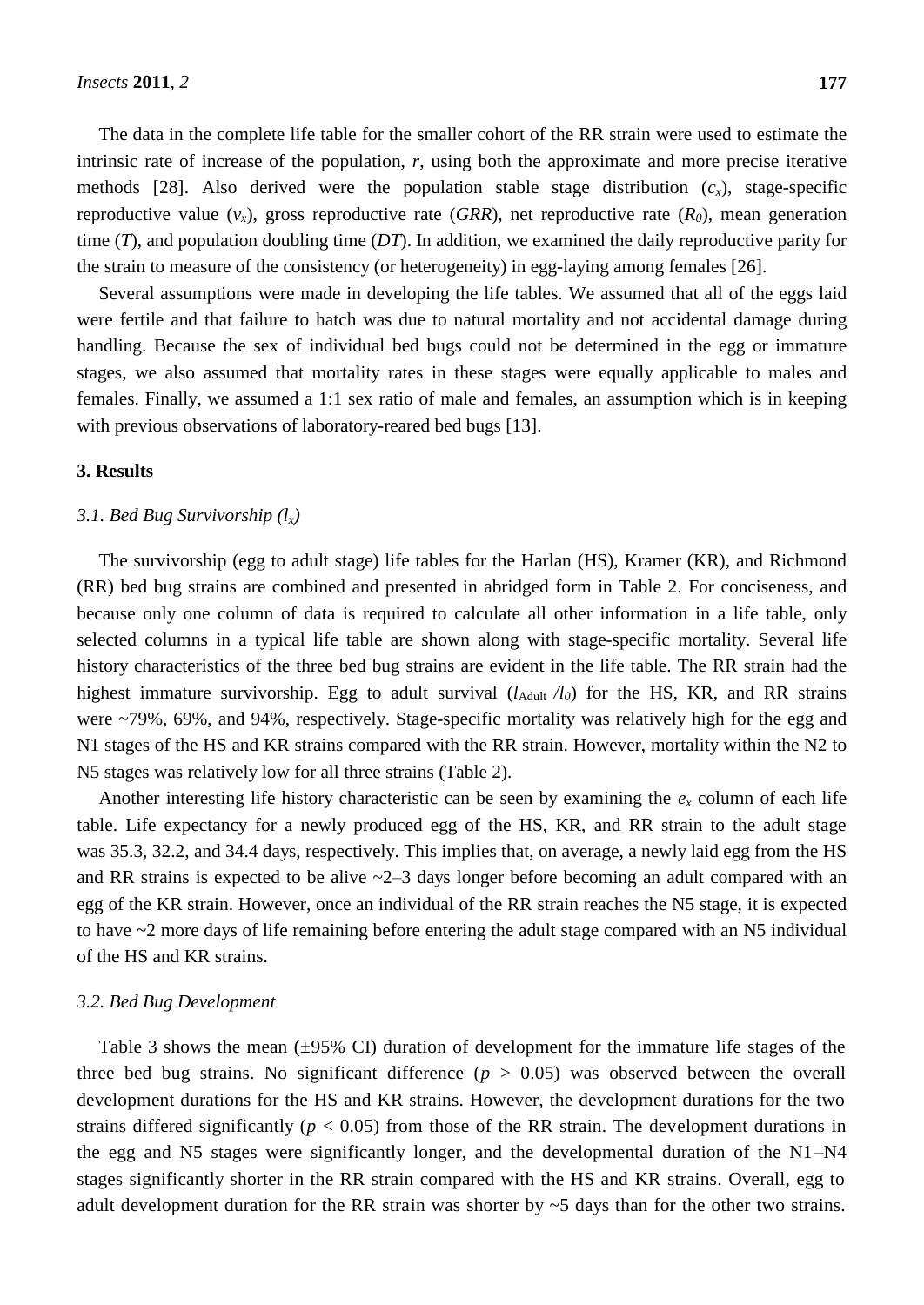# *Insects* **2011**, *2* **178**

| Harlan (HS) |                      |             |       |         | Kramer (KR)                             |                  |                      |             | <b>Richmond (RR)</b> |         |                                         |                  |                      |             |       |       |                                            |
|-------------|----------------------|-------------|-------|---------|-----------------------------------------|------------------|----------------------|-------------|----------------------|---------|-----------------------------------------|------------------|----------------------|-------------|-------|-------|--------------------------------------------|
| $\mathbf x$ | Life<br><b>Stage</b> | $n_{\rm r}$ | $l_x$ | $e_{x}$ | <b>Stage</b><br><b>Mortality</b><br>(%) | $\boldsymbol{x}$ | Life<br><b>Stage</b> | $n_{\rm r}$ | $l_{x}$              | $e_{x}$ | <b>Stage</b><br><b>Mortality</b><br>(%) | $\boldsymbol{x}$ | Life<br><b>Stage</b> | $n_{\rm r}$ | $l_x$ | $e_x$ | <b>Stage</b><br><b>Mortality</b><br>$(\%)$ |
| $\Omega$    | Egg                  | 175         | 1.000 | 35.3    | 9.7                                     | $\Omega$         | Egg                  | 198         | 000.1                | 32.2    | 12.1                                    | $\Omega$         | Egg                  | 192         | 1.000 | 34.4  | 1.0                                        |
| 6           | N1                   | 158         | 0.903 | 32.6    | 6.3                                     | 6                | N <sub>1</sub>       | 174         | 0.879                | 29.9    | 15.0                                    | 6                | Egg                  | 190         | 0.990 | 28.7  |                                            |
| 7           | N1                   | 154         | 0.880 | 32.4    |                                         | $\mathbf{r}$     | N <sub>1</sub>       | 170         | 0.859                | 29.6    |                                         |                  | N1                   | 190         | 0.990 | 27.7  | 1.6                                        |
| 11          | N1                   | 153         | 0.874 | 28.6    |                                         | 11               | N <sub>1</sub>       | 161         | 0.813                | 27.1    |                                         | 11               | N2                   | 187         | 0.974 | 24.1  | 0.0                                        |
| 14          | N2                   | 148         | 0.846 | 26.6    | 2.7                                     | 14               | N <sub>2</sub>       | 148         | 0.747                | 26.4    | 2.7                                     | 14               | N2                   | 187         | 0.974 | 21.1  |                                            |
| 17          | N2                   | 146         | 0.834 | 23.9    |                                         | 17               | N <sub>2</sub>       | 144         | 0.727                | 24.2    |                                         | 17               | N <sub>3</sub>       | 187         | 0.974 | 18.1  | 1.6                                        |
| 22          | N <sub>3</sub>       | 144         | 0.823 | 19.2    | 2.1                                     | 22               | N <sub>3</sub>       | 144         | 0.727                | 19.2    | 1.4                                     | 22               | N <sub>3</sub>       | 186         | 0.969 | 13.2  |                                            |
| 23          | N <sub>3</sub>       | 144         | 0.823 | 18.2    |                                         | 23               | N <sub>3</sub>       | 144         | 0.727                | 18.2    |                                         | 23               | N <sub>4</sub>       | 184         | 0.958 | 12.3  | 2.1                                        |
| 29          | N <sub>3</sub>       | 141         | 0.806 | 12.5    |                                         | 29               | N <sub>4</sub>       | 142         | 0.717                | 12.3    | 0.7                                     | 29               | N <sub>5</sub>       | 180         | 0.938 | 6.5   | 0.0                                        |
| 30          | N <sub>4</sub>       | 141         | 0.806 | 11.5    | 0.7                                     | 30               | N <sub>4</sub>       | 142         | 0.717                | 11.3    |                                         | 30               | N <sub>5</sub>       | 180         | 0.938 | 5.5   |                                            |
| 35          | N <sub>4</sub>       | 141         | 0.806 | 6.5     |                                         | 35               | N <sub>4</sub>       | 141         | 0.712                | 6.4     |                                         | 35               | Adult                | 180         | 0.938 |       |                                            |
| 37          | N <sub>4</sub>       | 141         | 0.806 | 4.4     |                                         | 37               | N <sub>5</sub>       | 141         | 0.712                | 4.4     | 3.5                                     | 37               |                      |             |       |       |                                            |
| 38          | N <sub>5</sub>       | 140         | 0.800 | 3.5     | 0.7                                     | 38               | N <sub>5</sub>       | 140         | 0.707                | 3.4     |                                         | 38               |                      |             |       |       |                                            |
| 41          | Adult                | 139         | 0.794 |         |                                         | 41               | Adult                | 136         | 0.687                |         |                                         | 41               |                      |             |       |       |                                            |

| Table 2. Abridged survivorship life tables for the immature stages of Harlan (HS), Kramer (KR), and Richmond (RR) strains of the common |
|-----------------------------------------------------------------------------------------------------------------------------------------|
| bed bug, <i>Cimex lectularius</i> *.                                                                                                    |

\* Notes: N1 = 1<sup>st</sup> instar; N2 = 2<sup>nd</sup> instar; N3 = 3<sup>rd</sup> instar; N4 = 4<sup>th</sup> instar; N5 = 5<sup>th</sup> instar. *x* is age in days,  $n_x$  is the number of individuals alive at age *x*,  $l_x$  is the probability of being alive or surviving to age x, and  $e_x$  is the expectation of life or life expectancy of an individual alive at age x.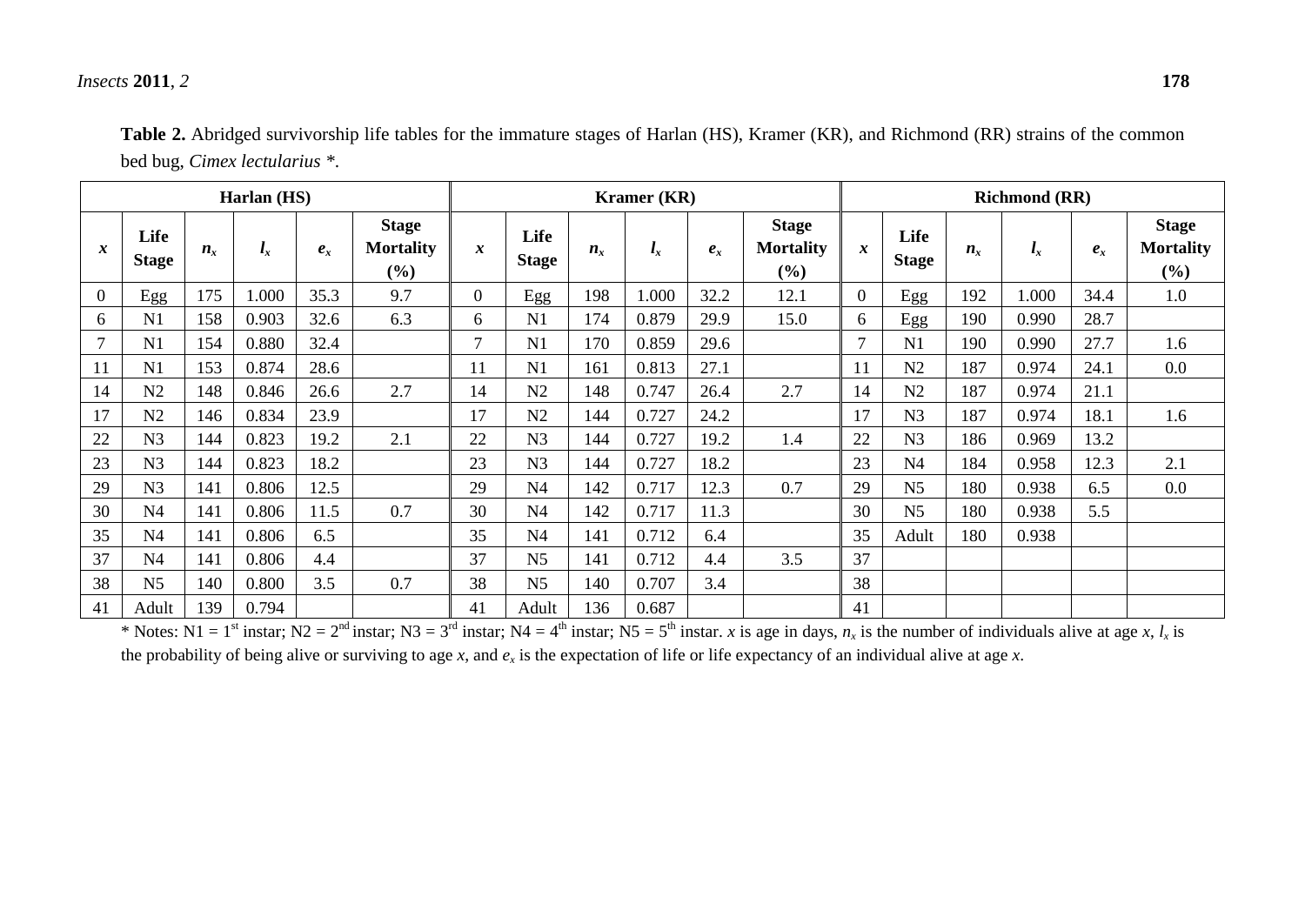| <b>Life Stage</b> | Bed Bug Strain ( $n =$ Life Table Cohort Size) |                       |                      |  |  |  |  |  |  |
|-------------------|------------------------------------------------|-----------------------|----------------------|--|--|--|--|--|--|
|                   | Harlan (HS)                                    | Kramer (KR)           | <b>Richmond (RR)</b> |  |  |  |  |  |  |
|                   | $(n = 175)$                                    | $(n = 198)$           | $(n = 192)$          |  |  |  |  |  |  |
| Egg               | 5.41 ( $\pm$ 0.08) a                           | 5.84 $(\pm 0.11)$ b   | 6.33 $(\pm 0.09)$ c  |  |  |  |  |  |  |
| $1st$ instar (N1) | 7.82 $(\pm 0.21)$ a                            | 7.95 $(\pm 0.24)$ a   | 4.46 $(\pm 0.11)$ b  |  |  |  |  |  |  |
| $2nd$ instar (N2) | 8.20 ( $\pm$ 0.27) a                           | 7.80 ( $\pm$ 0.31) a  | 6.02 $(\pm 0.12)$ b  |  |  |  |  |  |  |
| $3rd$ instar (N3) | $8.02 (\pm 0.29)$ a                            | 7.02 $(\pm 0.34)$ b   | 5.62 $(\pm 0.17)$ c  |  |  |  |  |  |  |
| $4th$ instar (N4) | 7.63 $(\pm 0.29)$ a                            | 7.61 $(\pm 0.33)$ a   | 5.66 $(\pm 0.19)$ b  |  |  |  |  |  |  |
| $5th$ instar (N5) | $3.28 (\pm 0.22) a$                            | 4.12 $(\pm 0.24)$ b   | 6.73 $(\pm 0.19)$ c  |  |  |  |  |  |  |
| $Egg - Adult$     | 40.37 ( $\pm$ 0.19) a                          | 40.35 ( $\pm$ 0.19) a | 34.82 $(\pm 0.12)$ b |  |  |  |  |  |  |

**Table 3.** Mean  $(\pm 95\% \text{ CI})$  duration of each life stage (days) for two pyrethroid-resistant (KR and RR) and one susceptible strain of the common bed bug, *Cimex lectularius*.

\* Notes: Means followed by the same letter in each row are not significantly different  $(P > 0.05)$ .

# *3.3. Survivorship and Fecundity Life Table (RR strain)*

An abridged survivorship and fecundity life table for the RR strain is presented in Table 4. We found no significant differences between the stage-specific development durations for the smaller RR cohort and those of the larger cohort reported in Table 3. This suggests that the transition dynamics of the immature stages of the smaller cohort (Tables 4) were similar to those of the larger RR cohort (Table 2). Table 4 also shows that the average life expectancy  $(e_x)$  of a newly laid egg was ~143 days, with a newly molted adult female having a life expectancy of  $\sim$ 127 days. Six females survived as adults for 191 days (227 total days of life), with all females tested having a range of life (egg to adult death) of 84–227 days.

The average daily output of eggs by a single female during her entire lifetime was 0.64 which roughly equates to a female producing one female egg every 2 days. The highest weekly egg production per female was observed during week 10 or the fifth week of adult life (Figure 1), with the highest  $m<sub>x</sub>$  value (2.08) observed at 78 days of age (42 days of adult life). Analysis of the daily reproductive parity showed that there were a total of 2541 female-days in the cohort of which 1829, 562, 147, and 3 days were spent laying 0, 1–3, 4–6, and 7 eggs, respectively. As such, for the entire adult period 0,  $1-3$ ,  $4-6$ , and 7 eggs were laid on 72.0, 22.1, 5.8, and 0.1% of the female-days, respectively. When we considered only days in which at least one egg was laid, the distribution of egg production was 79.0% for  $1-3$  eggs,  $20.6\%$  for  $4-6$  eggs, and  $0.4\%$  for 7 eggs.

The *GRR* for the RR strain was ~53 daughter eggs per female (Table 4). When female survivorship was considered, the RR strain had a net reproductive rate,  $R<sub>o</sub>$ , of ~35 daughter eggs per female. This suggests that in a population of the RR strain the average female will be replaced by 35 daughters. That is, the RR strain is expected to have a 35-fold increase in the population per generation, with a mean generation time, *T*, of  $\sim$ 92 days. The approximate value of the intrinsic rate of increase, *r*, for RR was 0.039 daughters/female/day. However, the precise estimate of *r* calculated using the iterative formula [28] was 0.054 daughters/female/day. This indicates that a population of the RR bed bug strain multiplies ~1.1 times per female per day (*i.e*., *λ*) and will double in size approximately every 13 days. In addition, if conditions remained constant, we should expect, based on the stable age distribution,  $c<sub>x</sub>$ , that the majority of individuals in the population will be in one of the five nymphal stages  $(\sim 54\%)$ ,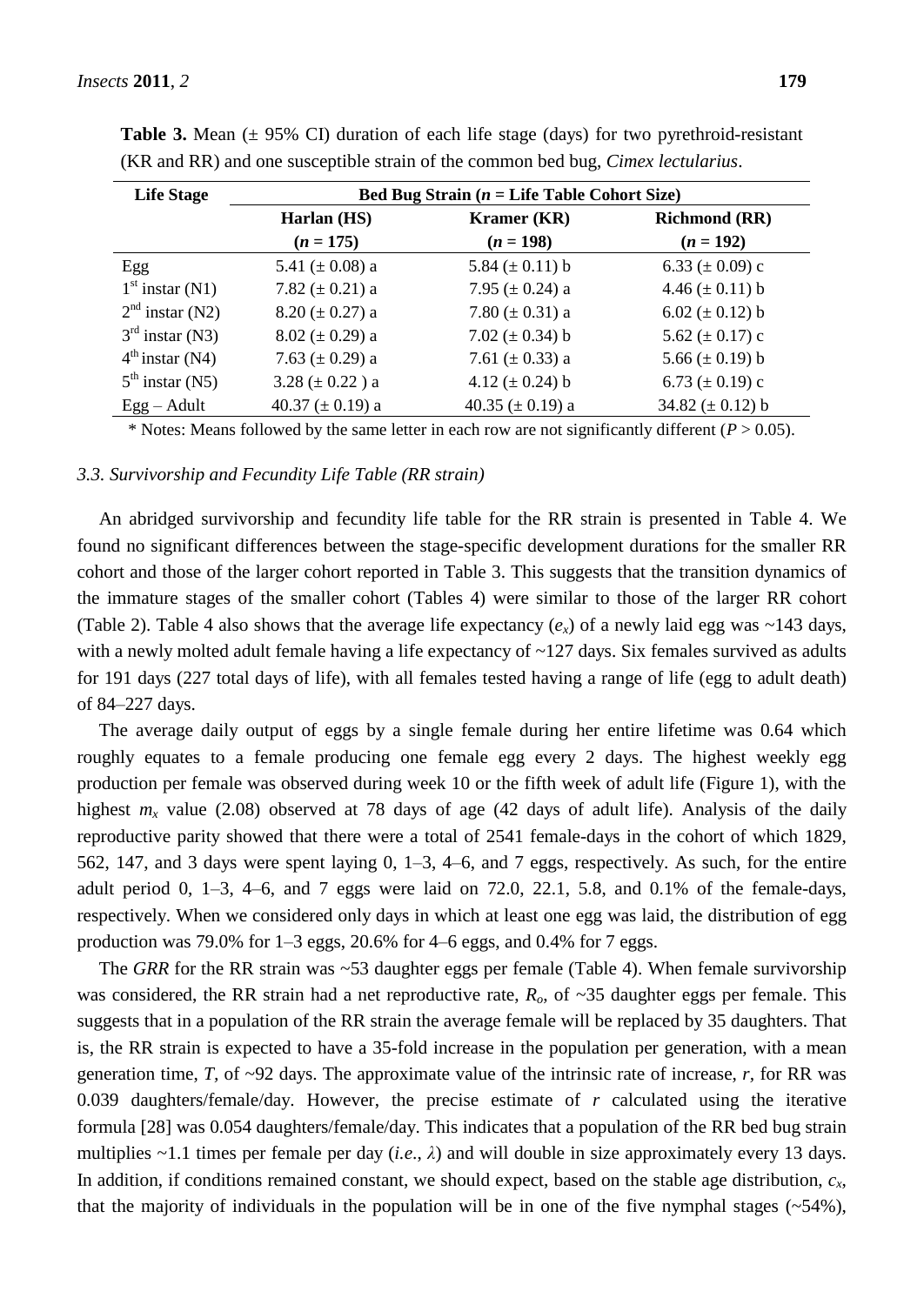followed by the egg  $(\sim 34\%)$ , and adult  $(\sim 12\%)$  stages. The analysis also showed that the relative reproductive contribution  $(v_x)$  of individuals to future population size increases from egg to adult stage.

**Table 4.** Abridged survivorship and fecundity life table, and associated life history parameters, for the pyrethroid-resistant Richmond (RR) field strain of the common bed bug, *Cimex lectularius* \*.

| Age, $x$ (Days)                                               | <b>Life Stage</b> | $l_{x}$<br>$\mathbf{e}_{\mathbf{x}}$<br>$m_{x}$ |       | $c_x$                      | $v_x$ |       |
|---------------------------------------------------------------|-------------------|-------------------------------------------------|-------|----------------------------|-------|-------|
| $\boldsymbol{0}$                                              | Egg               | 1.000                                           | 142.5 |                            | 33.5  | 1.00  |
| $\boldsymbol{7}$                                              | N1                | 1.000                                           | 135.5 |                            | 13.8  | 1.46  |
| 11                                                            | N2                | 0.939                                           | 140.3 |                            | 15.3  | 1.81  |
| 17                                                            | N <sub>3</sub>    | 0.939                                           | 134.3 |                            | 11.1  | 2.50  |
| 23                                                            | N <sub>4</sub>    | 0.939                                           | 128.3 |                            | 8.9   | 3.46  |
| 30                                                            | N <sub>5</sub>    | 0.878                                           | 129.9 |                            | 5.1   | 5.04  |
| 35                                                            | Adult             | 0.857                                           | 126.9 | 0.00                       | 12.4  | 6.97  |
| 39                                                            | Adult             | 0.816                                           | 130.2 | 0.05                       |       |       |
| 89                                                            | Adult             | 0.776                                           | 84.7  | 0.61                       |       |       |
| 92                                                            | Adult             | 0.735                                           | 86.2  | 0.46                       |       |       |
| 93                                                            | Adult             | 0.694                                           | 90.3  | 0.60                       |       |       |
| 104                                                           | Adult             | 0.612                                           | 90.2  | 1.45                       |       |       |
| 115                                                           | Adult             | 0.571                                           | 84.9  | 0.07                       |       |       |
| 130                                                           | Adult             | 0.531                                           | 75.5  | 0.69                       |       |       |
| 165                                                           | Adult             | 0.490                                           | 44.2  | 0.33                       |       |       |
|                                                               |                   |                                                 |       |                            |       |       |
| 184                                                           | Adult             | 0.449                                           | 27.9  | 0.50                       |       |       |
| 185                                                           | Adult             | 0.408                                           | 29.7  | 0.62                       |       |       |
| 198                                                           | Adult             | 0.365                                           | 18.9  | 0.33                       |       |       |
| 199                                                           | Adult             | 0.327                                           | 20.3  | 0.29                       |       |       |
| 219                                                           | Adult             | 0.163                                           | 6.5   | 0.25                       |       |       |
| 220                                                           | Adult             | 0.122                                           | 7.5   | 0.43                       |       |       |
| 227                                                           | Adult             | 0.122                                           | 0.5   | 0.00                       |       |       |
| 228                                                           | Adult             | 0.000                                           |       |                            |       |       |
| Gross Reproductive Rate                                       |                   | <b>GRR</b>                                      | 52.67 |                            |       |       |
| Net Reproductive Rate                                         |                   | $R_0$                                           | 34.92 |                            |       |       |
| Mean generation time (days)                                   |                   | $\boldsymbol{T}$                                | 91.52 |                            |       |       |
| $\ln R_0/T$<br>Intrinsic rate of increase (female/female/day) |                   |                                                 |       |                            |       | 0.039 |
|                                                               |                   |                                                 |       | $\sum e^{-rx} l_x m_x = 1$ | r     | 0.054 |
| Finite rate of increase (female/female/day)                   | λ                 | 1.055                                           |       |                            |       |       |
| Doubling Time (days)                                          | DT                | 12.86                                           |       |                            |       |       |

\* Notes: N1 = 1<sup>st</sup> instar; N2 = 2<sup>nd</sup> instar; N3 = 3<sup>rd</sup> instar; N4 = 4<sup>th</sup> instar; N5 = 5<sup>th</sup> instar.  $l_x$  is age-specific survivorship,  $e_x$  is life expectancy for an individual alive at age x,  $m_x$  is the mean number of daughter eggs per female alive at age *x*,  $c_x$  is the stable age distribution, and  $v_x$  is the reproductive value.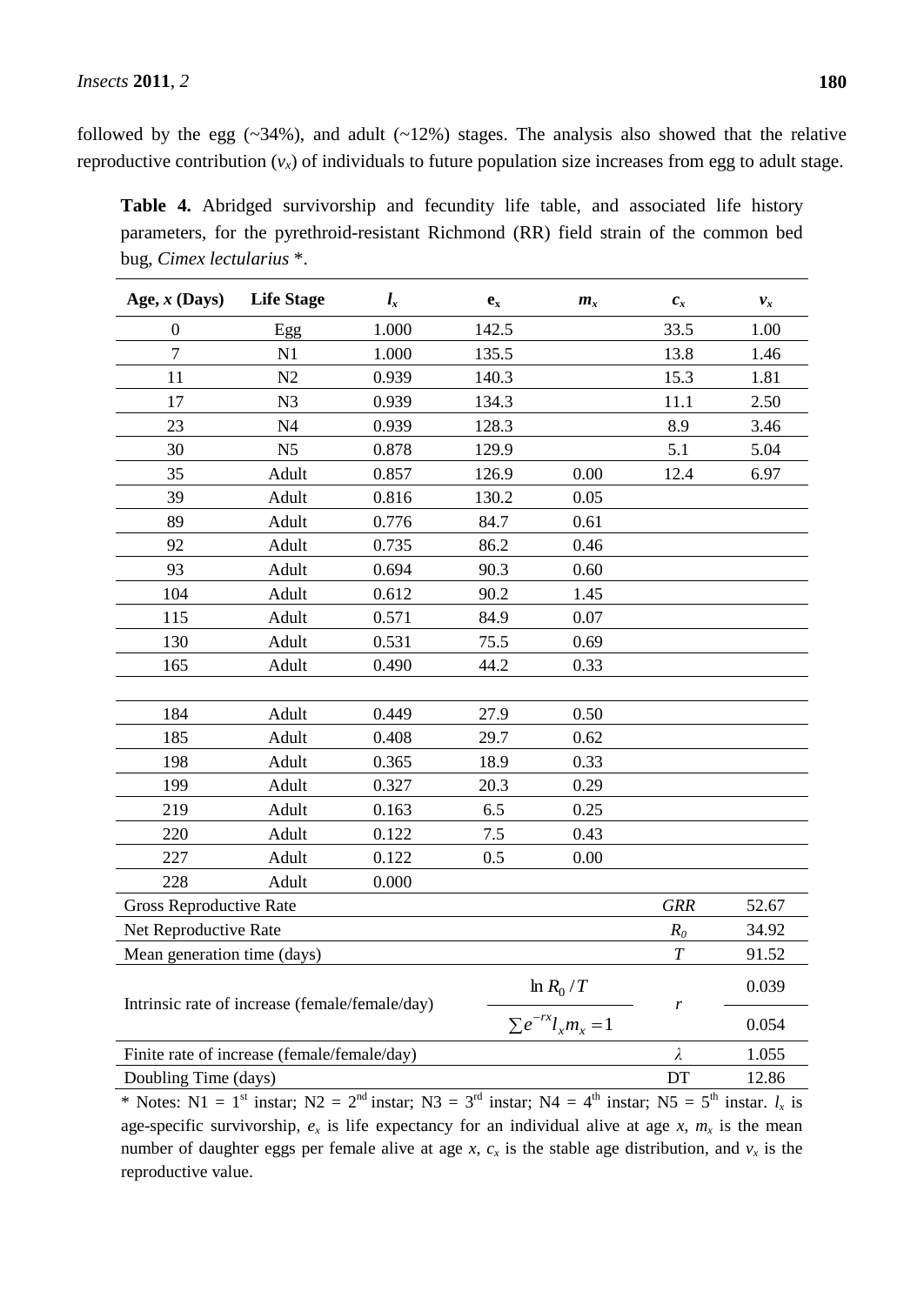**Figure 1.** Survivorship curve  $(l_x)$  and the number of daughter eggs produced weekly by each female  $(m<sub>x</sub>)$  of the pyrethroid-resistant Richmond (RR) bed bug strain.



#### **4. Discussion**

Our study showed that on a regular feeding schedule, individuals of the highly resistant RR bed bug strain had a higher egg to adult survivorship than the susceptible HS strain and the moderately resistant KR strain. The RR strain also developed significantly faster from egg to adult compared with the other two strains. These results are interesting particularly in light of reports of reduced fitness (increased fitness costs) in insecticide-resistant populations of several insect species [30–33]. Individuals from resistant populations generally have been shown to have longer developmental times and reduced fecundity compared with susceptible individuals [30–33] partly because of the energy that resistant individuals must invest in insecticide detoxification [34]. However, as Georghiou and Taylor [34] pointed out, and others have noted [35], there are exceptions to the idea of resistance and fitness costs, with considerably variation among species and insecticides [36]. The common bed bug may be one of the exceptions, but this can only be confirmed with additional studies using strains from different environments.

The life tables, and the survivorship and development data obtained from these life tables, show that the HS and KR strains have similar life history characteristics suggesting that the resistance level of the KR strain is closer to that of the HS strain than to the RR strain. Table 1 shows that within five years, there was a significant decline in the resistant ratio of the KR strain to Suspend SC. This phenomenon of declining resistance is one that is commonly seen with insects taken from the field and reared for several generations in the laboratory [37,38]. The KR strain has been reared in the laboratory since 2006. Assuming that this strain had the same mean generation time as the RR strain (92 days), then the KR strain would have been in the laboratory for about 12 generations at the time the life table studies were conducted. Eleven generations is all that it would take for the German cockroach to lose resistance to a pyrethroid insecticide with no selection pressure [38].

The present investigation also provides baseline information on the expected longevity and fecundity of adults, and on the population structure and growth potential of a field strain of the bed bug. Females of the RR field strain had an average life expectancy  $(e_x)$  of ~127 days at 26 °C, 69% RH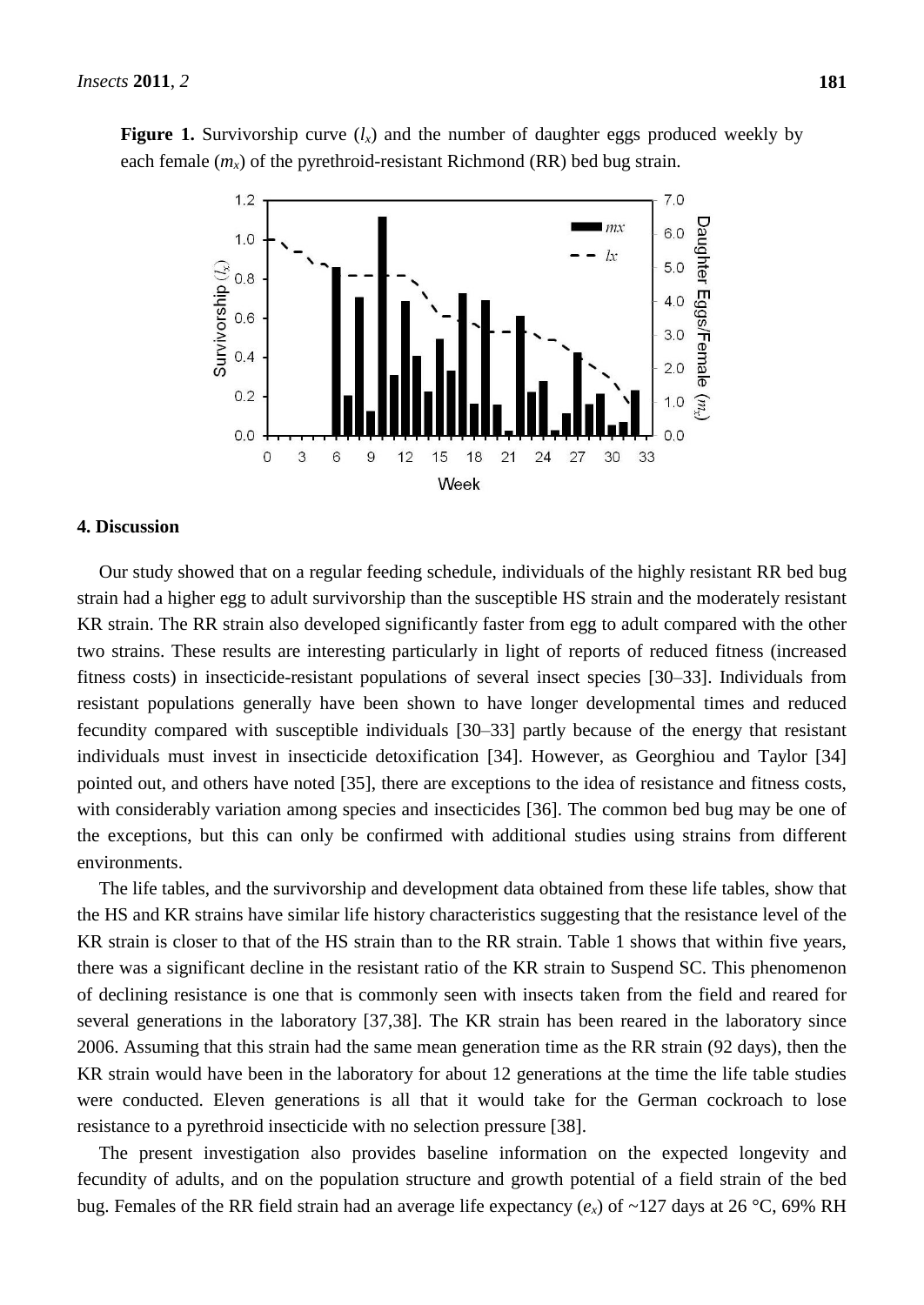with regular feedings (every 10 days). This value is much lower than the lifespan of bed bug adults reported elsewhere. Adult bed bugs were reported to survive for 3–4 years with only occasional feedings [12], and when fed regularly, survived  $>326$  days at 22 °C [39]. One explanation for the difference may be that the adult bed bugs studied in the 1930s and 1940s were not resistant to insecticides, a condition that has been shown to also affect adult longevity.

The positive intrinsic rate of increase (*r*) for the RR strain (0.054) indicates that under constant conditions the population will continue to grow. Positive *r*-values are not uncommon for insect and mite species [23,40] The *r*-values compiled by Taylor [40], for example, were positive for all species and ranged between 0.04 and 0.31. The two species listed by Taylor [40] in the order Hemiptera had *r*-values of 0.074 and 0.060. The *r*-value for the bed bug falls within this range and is comparable with that of the German cockroach, *Blattella germanica* (L.), which has an *r*-value of 0.06 [41]. German cockroaches are prolific reproducers and are very successful at infesting human environments. Based on the *r*-value for the RR strain we could also assume that populations of this strain would be equally successful at proliferating in homes and other residential dwellings.

A practical value of life tables is to provide information on the life history of the species and to aid in the development of control measures [14,17,42]. It is clear from the life tables developed here that the bed bug has a relatively low natural mortality and rapid population growth  $(DT = 13 \text{ days})$ . We also found that under constant conditions the stable age distribution of a bed bug population will be dominated by eggs and nymphal stages. Although Taylor [40] cautioned that a stable age distribution (SAD) is unlikely in natural populations, the SAD still provides useful information for making management decisions, particularly with respect to sampling [15]. A high percentage of individuals in the egg and immature stages of the SAD has often been observed for insect and mite species [22,23,28]. However, depending on the population sampling method used, the numbers of adults obtained in a sample can lead to incorrect conclusions of the true structure and size of the population. Sampling methods for the bed bug are needed that can account for the abundance of eggs and early immature stages in the population, especially since survivorship within these stages is relatively high.

This study is a first step in characterizing the life history, growth potential, and structure of modern bed bug populations in the United States. However, in the future, it will be necessary to develop life tables to assess other field strains of the bed bug. By improving our knowledge of the biological characteristics of these populations we may be able to design prevention measures to inhibit the proliferation of the bed bug, and reduce their current rate of spread. For example, one of the uses of life tables described in early literature is as a source of information for the development of population models [14]. Accordingly, life tables can be used to identify and evaluate important mortality-causing factors, which are then incorporated into models for studying the behavior of the population under specific conditions [14]. We are already in the process of developing a model for the bed bug using the data presented in this study.

#### **5. Conclusions**

The only study we could find on the use of life tables as a source of basic information on the biology and growth potential of a parasitic organism of humans was that for the human louse,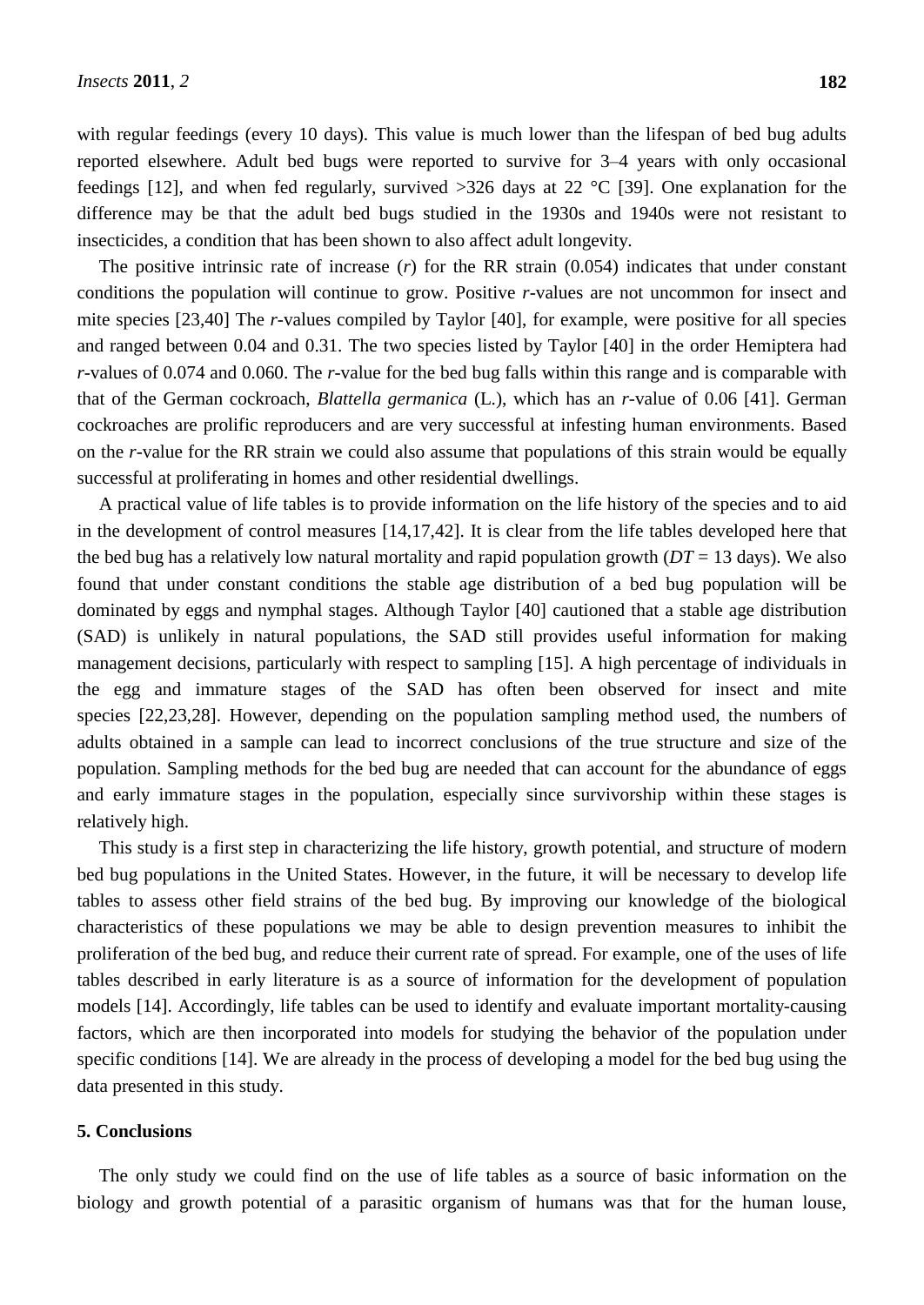*Pediculus humanus* L. [23]. The present study provides life tables for another parasitic insect of humans, the common bed bug. Three stains of the bed bug were studied: a pyrethroid-susceptible laboratory strain (HS), a highly resistant field strain (RR), and a field strain with a declining level of resistance (KR). Higher survivorship and shorter development duration were observed in the highly resistant RR strain compared with the other two strains that had moderate to high levels of susceptibility to pyrethroid insecticides. Adult female life span was also shorter than has been reported in the literature. The study also quantified and showed that field populations of the bed bug have a high growth rate, which is comparable with another urban pest, the German cockroach. Like many other pest insects, the stable age distribution (SAD) of the bed bug is dominated by eggs and nymphs, a fact that has implications for sampling and estimation of population size.

### **Acknowledgements**

The authors would like to thank Harold Harlan (National Pest Management Assoc.) for providing the laboratory-susceptible strain, Tim McCoy (Virginia Tech Department. of Entomology) for maintaining the bed bug colonies for this study, and Will Kuhn (Virginia Tech Department. of Entomology) for help with the manuscript.

# **References**

- 1 Potter, M.F. Bed bug supplement. The history of bed bug management. *Pest Control Technol.* **2008**, *36*, 1–6.
- 2 Usinger, R.L. *Monograph of Cimicidae: Hemiptera-Heteroptera*; Entomological Society of America: Lanham, MD, USA, 1966; Volume 7.
- 3 Harlan, H.J. *Bed Bugs–Importance*, *Biology and Control Strategies*; Armed Forces Pest Management Board: Washington, DC, USA, 2006.
- 4 Harlan, H.J. Bed bug control: Challenging and still evolving*. Int. Pest Control.* **2007**, *49*, 187–190.
- 5 Cooper, R. Bed bugs–still more questions than answers: A need for research and public awareness. *Am. Entomol*. **2006**, *52*, 111–112.
- 6 Potter, M.F. The perfect storm: An extension view on bed bugs. *Am. Entomol*. **2006**, *52*, 102–104.
- 7 Moore, D.J.; Miller, D.M. Laboratory evaluations of insecticide product efficacy for control of *Cimex lectularius*. *J. Econ. Entomol*. **2006**, *99*, 2080–2086.
- 8 Romero, A.; Potter, M.F.; Potter, D.; Haynes, K.F. Insecticide resistance in the bed bug: A factor in the pest's sudden resurgence? *J. Med. Entomol*. **2007**, *44*, 175–178.
- 9 Yoon, K.S.; Kwon, D.H.; Strycharz, J.P.; Hollingsworth, C.S.; Lee, S.H.; Clark. J.M. Biochemical and molecular analysis of deltamethrin Resistance in the common bed bug (Hemiptera: Cimicidae). *J. Med. Entomol.* **2008**, *4*, 1092–1101.
- 10 Reinhardt, K.; Siva-Jothy, M.T. Biology of the bed bug (Cimicidae). *Annu. Rev. Entomol*. **2007**, *52*, 351–374.
- 11 Johnson, C.G. Development, hatching and mortality of the eggs of *Cimex lectularius* L. (Hemiptera) in relation to climate, with observations on the effects of reconditioning to temperature. *Parasitology* **1940**, *32*, 127–173.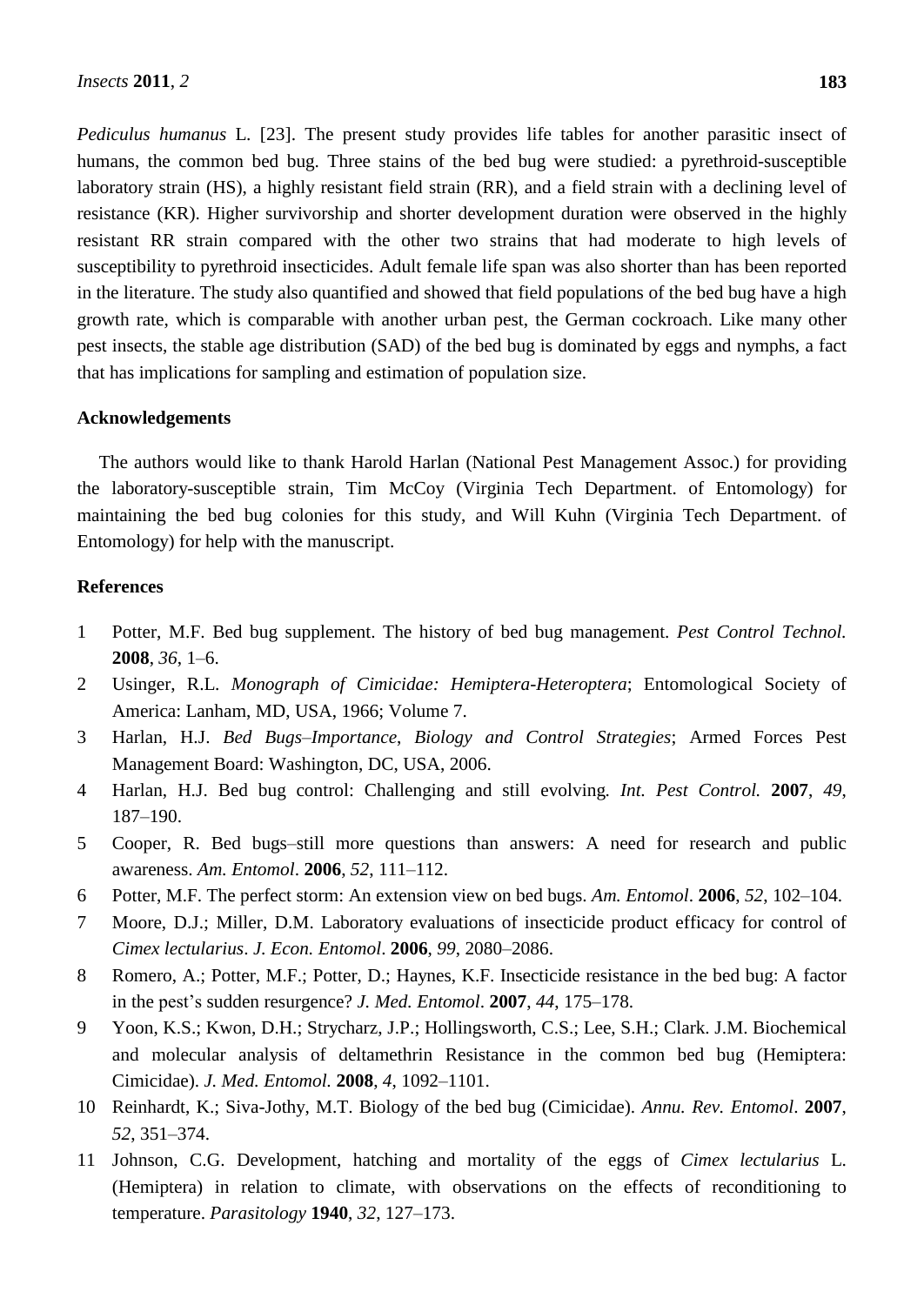- 12 Gunn, W.C. *The Bed Bug (*Cimex lectularius*)*: *Prevention of House Infestation: A Study of Public Health Purpose*; Department of Health for Scotland, HMSO: Edinburgh, UK; 1933.
- 13 Johnson, C.G. The ecology of the bed bug, *Cimex lectularius* L., in Britain: Report on research 1935–40. *J. Hyg.* **1941**, *41*, 345–461.
- 14 Harcourt, D.G. The development and use of life tables in the study of natural insect populations. *Ann. Rev. Entomol*. **1969**, *14*, 176–196.
- 15 Andrewartha, H.G.; Birch, L.C. *The distribution and Abundance of Animals*; The University of Chicago Press: Chicago, IL, USA, 1954.
- 16 Krebs, J.C. *Ecology*: *The Experimental Analysis of Distribution and Abundance*, 5th ed.; BnjaminCumnings Publishing Co.: Menlo Park, CA, USA, 2001.
- 17 Morris, R.F.; Miller, C.A. Development of life tables for the spruce budworm. *Can. J. Zool.* **1954**, *32*, 283–301.
- 18 Satpute, N.S.; Deshmukh, S.D.; Rao, N.G.V.; Nimbalkar, S.A. Life tables and the intrinsic rate of increase of *Earias vittella* (Lepidoptera: Noctuidae) reared on different hosts. *Int. J. Trop. Insect Sci*. **2005**, *25*, 73–79.
- 19 Carey, J.R. Demography and population dynamics of the Mediterranean fruit fly. *Ecol. Modell.* **1982**, *16*, 125–150.
- 20 Gabre, R.M.; Adham, F.K.; Chi, H. Life table of *Chrysomya megacephala* (Fabricius) (Diptera: Calliphoridae). *Acta Oecol*. **2005**, *27*, 179–183.
- 21 Pilkington, L.J.; Hoddle, M.S. Use of life tables to quantify reproductive and developmental biology of *Gonatocerus triguttatus* (Hymenoptera: Mymaridae), an egg parasitoid of *Homalodisca vitripennis* (Hemiptera: Cicadellidae). *Biol. Control* **2007**, *42*, 1–8.
- 22 Carey, J.R. Practical application of the stable age distributions: Analysis of a tetranychid mite (Acari: Tetranychidae) population outbreak. *Environ. Entomol*. **1983**, *12*, 10–18
- 23 Evans, F.C.; Smith, F.E. The intrinsic rate of natural increase for the human louse, *Pediculus humanus* L. *Am. Nat.* **1952**, *86*, 299–310.
- 24 Polanco, A.M.; McCoy, T.C.; Miller, D.M. Virginia Tech, Blacksburg, VA, USA, Unpublished work, 2009.
- 25 McCoy, T.C.; Miller, D.M. Virginia Tech, Blacksburg, VA, USA, Unpublished work, 2011.
- 26 Carey, J.R. *Applied Demography for Biologists with Special Emphasis on Insects*; Oxford University Press: New York, NY, USA, 1993.
- 27 Leslie, P.H.; Park, T. The intrinsic rate of natural increase of *Tribolium castaneum* Herbst. *Ecology* **1949**, *30*, 469–477.
- 28 Birch, L.C. The intrinsic rate of natural increase of an insect population. *J. Anim. Ecol*. **1948**, *17*, 15–26.
- 29 Pontius, J.S.; Boyer, Jr, J.E.; Deaton, M.L. Estimation of the stage transition time: Application to entomological studies. *Ann. Entomol. Soc. Am*. **1989**, *82*, 135–148.
- 30 Roush, R.T.; Plapp, F.W., Jr. Effects of insecticide resistance on biotic potential of the house fly (Diptera: Muscidae). *J. Econ. Entomol.* **1982**, *75*,708–713.
- 31 Carriere. Y.; Deland, J.P.; Roff, D.A.; Vincent, C. Life-history costs associated with the evolution of insecticide resistance. *Proc. R. Soc. Lond*. *B* **1994**, *258*, 35–40.